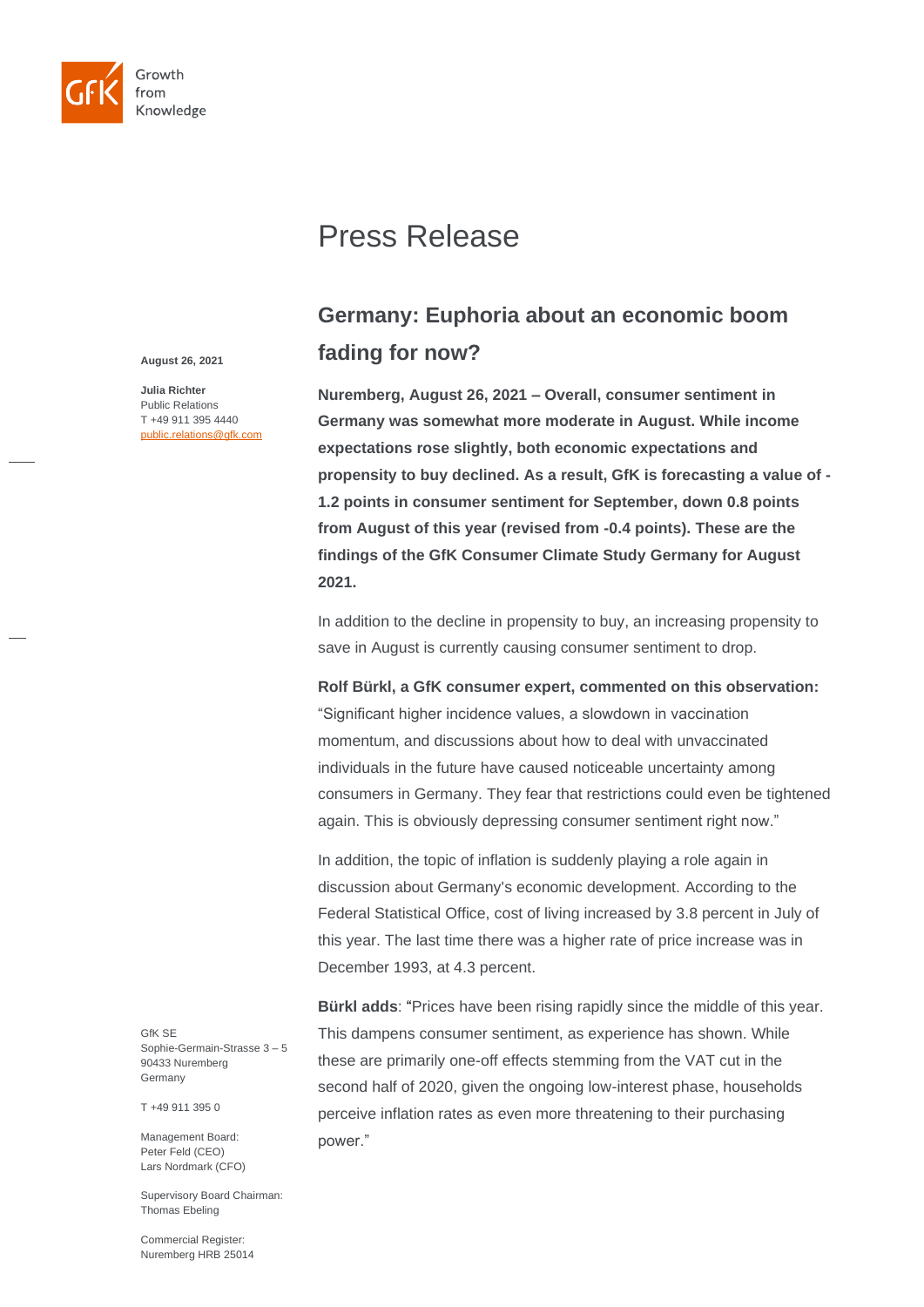

#### **Euphoria about an economic boom fading**

After reaching a 10-year high in June 2021, consumer euphoria with regards to further economic development in Germany is fading. In August, economic expectations fell for the second time in succession. After losing 13.8 points, the indicator drops to 40.8 points.

Despite the losses, economic expectations remain at quite a high level. This is also evidenced by the corresponding year-on-year comparison, which is significant at a plus of 29.1 points. Consumers still see the German economy on the upswing, although they believe that the momentum is likely to somewhat slow down.

#### **Income expectations remain solid**

In contrast to economic expectations, the income expectations remain solid, with the indicator even gaining slightly (+1.5 points). Currently, income expectations stand at 30.5 points. This is just under 18 points higher than the corresponding figure for the previous year.

So far, income expectations do not seem to have been affected by increasing prices. Stable employment figures and the associated low fear of losing one's job stabilize the indicator.

#### **Moderate losses in propensity to buy**

The propensity to buy is apparently unable to benefit from the slight rise in income expectations in August, with the indicator dropping 4.5 points, sliding down to 10.3. Compared to the same period last year, the propensity to consume is down by a good 33 points.

Consumer sentiment is still subdued despite healthy wallets. Carefree shopping is still not a reality in light of mandatory mask use and distance rules. In addition, the stronger rise in prices is also likely to depress the propensity to consume.

The table below shows the development of the individual indicators in August compared to the previous month and the previous year:

|                                 | August 2021 | <b>July 2021</b> | August 2020 |
|---------------------------------|-------------|------------------|-------------|
|                                 |             |                  |             |
| <b>Economic</b><br>expectations | 40.8        | 54.6             | 11.7        |
|                                 | 30.5        | 29.0             | 12.8        |
| Income expectations             |             |                  |             |
|                                 | 10.3        | 14.8             | 43.7        |
| Propensity to buy               |             |                  |             |
| <b>Consumer sentiment</b>       | $-0.4$      | $-0.3$           | $-0.2$      |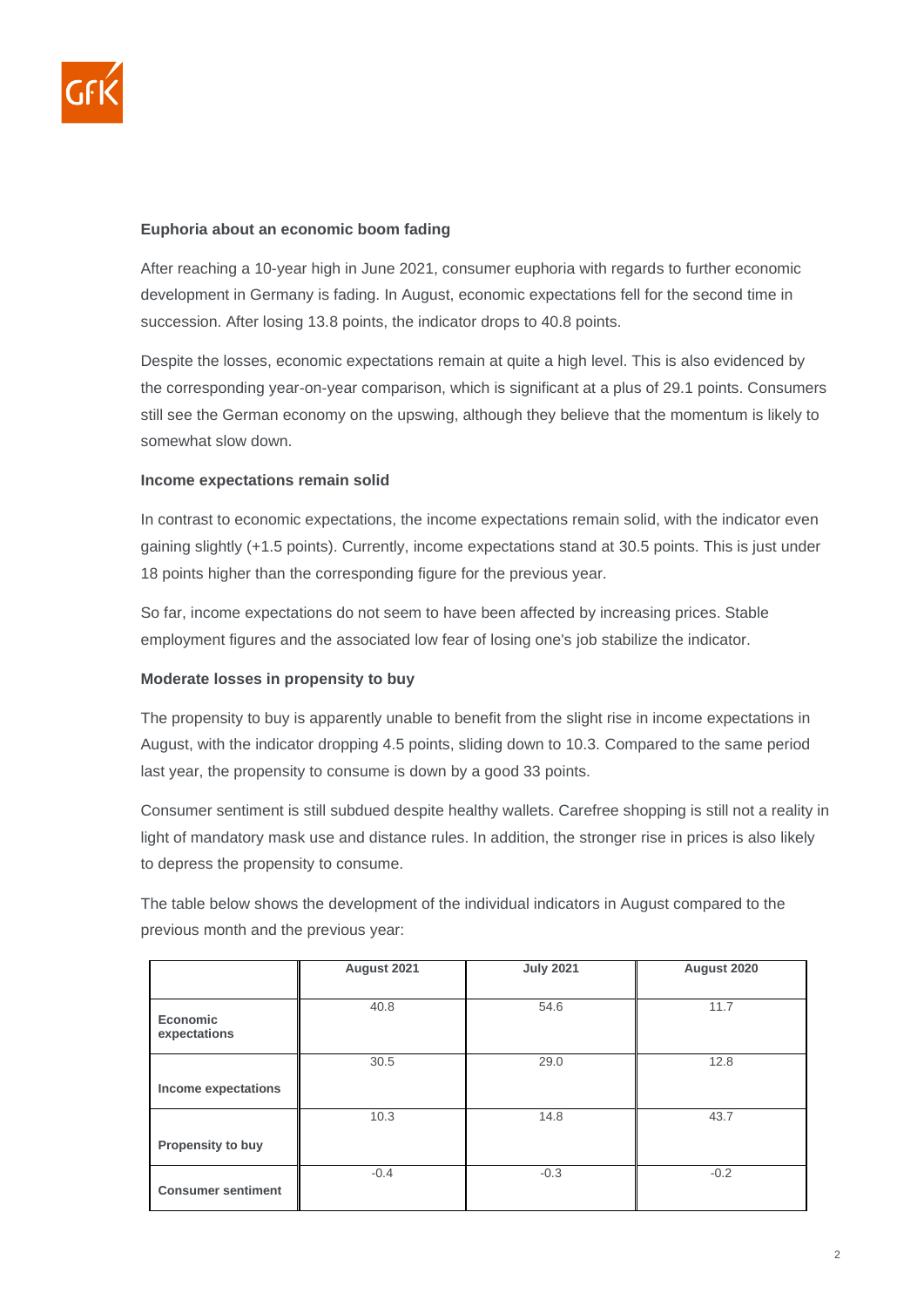

The diagram below shows how the consumer sentiment indicator has developed over recent years:



### **Planned publication dates Q3 2021:**

- Tuesday, 9/28/2021, 8:00 a.m.
- Wednesday, 10/27/2021, 8:00 am
- Thursday, 11/25/2021, 8:00 am
- Tuesday, 12/21/2021, 8:00am

#### **About our methods**

The survey period for the current analysis was April 5 to August 16, 2021. The results are extracted from the "GfK Consumer Climate MAXX" study and are based on around 2,000 consumer interviews per month conducted on behalf of the European Commission. This report presents the indicators in graphical form, accompanied by brief comments. Consumer sentiment refers explicitly to all private consumer spending. Depending on the definition used, however, retail accounts for only around 30 percent of private consumer spending. Services, travel, rent, health services, and the wellness sector as a whole account for the rest. Again, this does not concern retail sales, but instead refers to total consumer spending. Propensity to buy, like all other indicators, is a confidence indicator. It indicates whether consumers currently consider it advisable to make larger purchases. Even if they answer "Yes" to this question, there are two further requirements for making a purchase: The consumer must have the money required for such a large purchase and must also see a need to